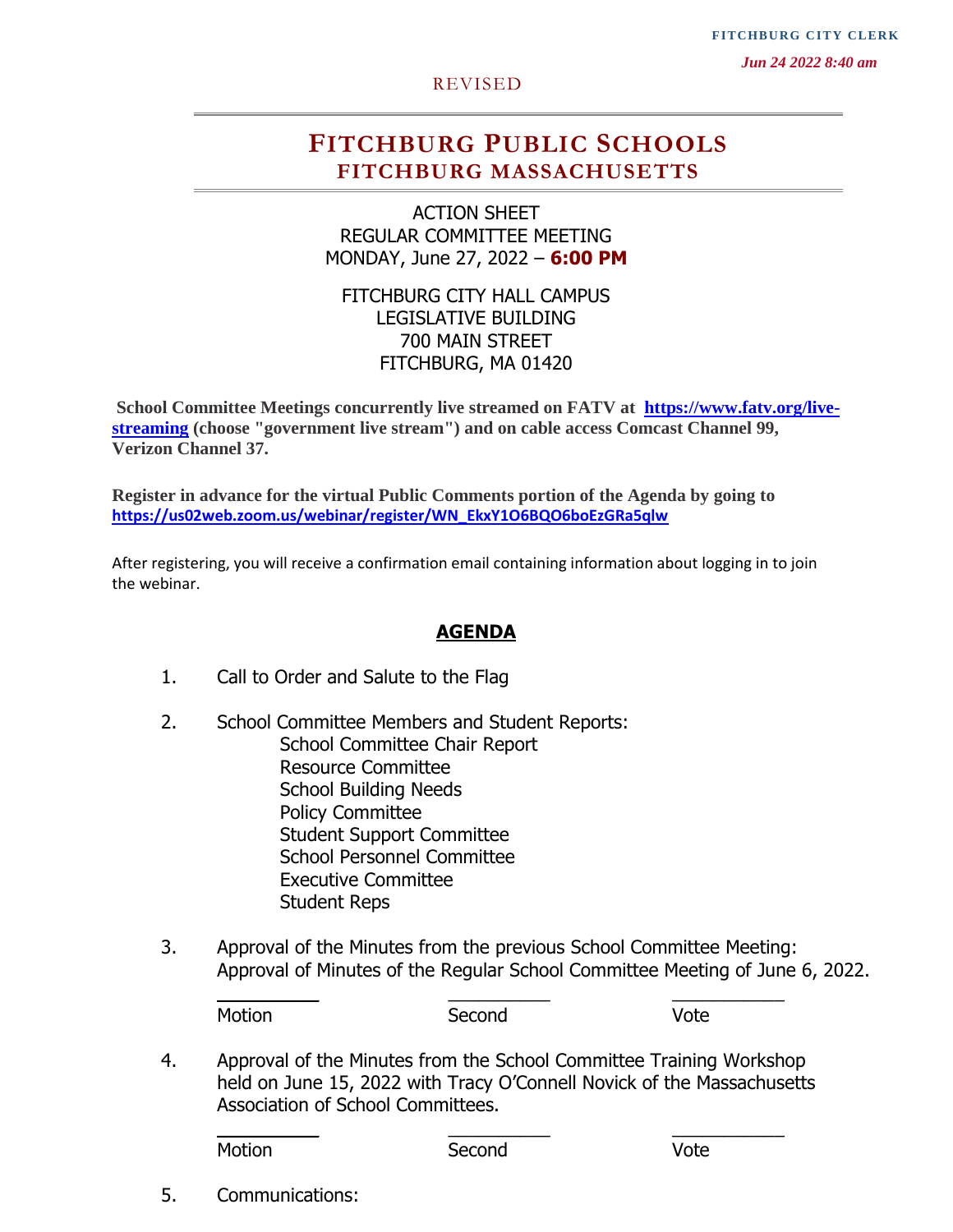### 6. Public Comment:

**Public comments of no more than 3 minutes in length may be submitted to the Superintendent**  via email to: **[FPSQUESTIONS@](mailto:FPSQUESTIONS@FITCHBURG.K12.MA)FITCHBURG.K12.MA** By noon Monday, June 27th.

- 7. Superintendent's Report:
	- Patriotic Essay Recognition (MAA)
	- Crocker Elementary School Project Update
	- Civic Days FPS Participation

Budget Items:

- $*G$ rants To submit  $(1)$
- $*G$ rants To accept  $(8)$

Policy Items:

- Not at this time
- 8. Action Items:
	- #22-181 #21-22 Accept the recommendation to approve the salary increase for Robert M. Jokela, Superintendent of Schools, beginning July 1, 2022.

|           | Motion                                                                                                                                                                          | Second               | Vote |
|-----------|---------------------------------------------------------------------------------------------------------------------------------------------------------------------------------|----------------------|------|
| $\bullet$ | #22-182 #21-22 Approve the Superintendent's recommendation to accept<br>the following grant titled:<br>Open Sci-Ed Field Test; allocation amounts not<br>$\circ$<br>yet posted. |                      |      |
|           | Motion                                                                                                                                                                          | Second               | Vote |
| $\bullet$ | #22-183 #21-22 Approve the Superintendent's recommendation to submit<br>the following grants titled:                                                                            |                      |      |
|           | $\circ$                                                                                                                                                                         | Title I; \$2,705,770 |      |
|           | $\circ$                                                                                                                                                                         | Title IIA; \$306,375 |      |
|           | $\circ$                                                                                                                                                                         | Title III; \$142,645 |      |
|           |                                                                                                                                                                                 | Titla IVI. +150 205  |      |

- $\circ$  Title IV; \$159,385  $\circ$  21st Century; \$638,084
- o PL 94-142; \$1,695,135
- o SPECIAL EDUCATION EARLY CHILDHOOD GRANT; \$48,959
- o Perkins; \$58,809

Motion Second Vote

\_\_\_\_\_\_\_\_\_\_ \_\_\_\_\_\_\_\_\_\_ \_\_\_\_\_\_\_\_\_\_\_